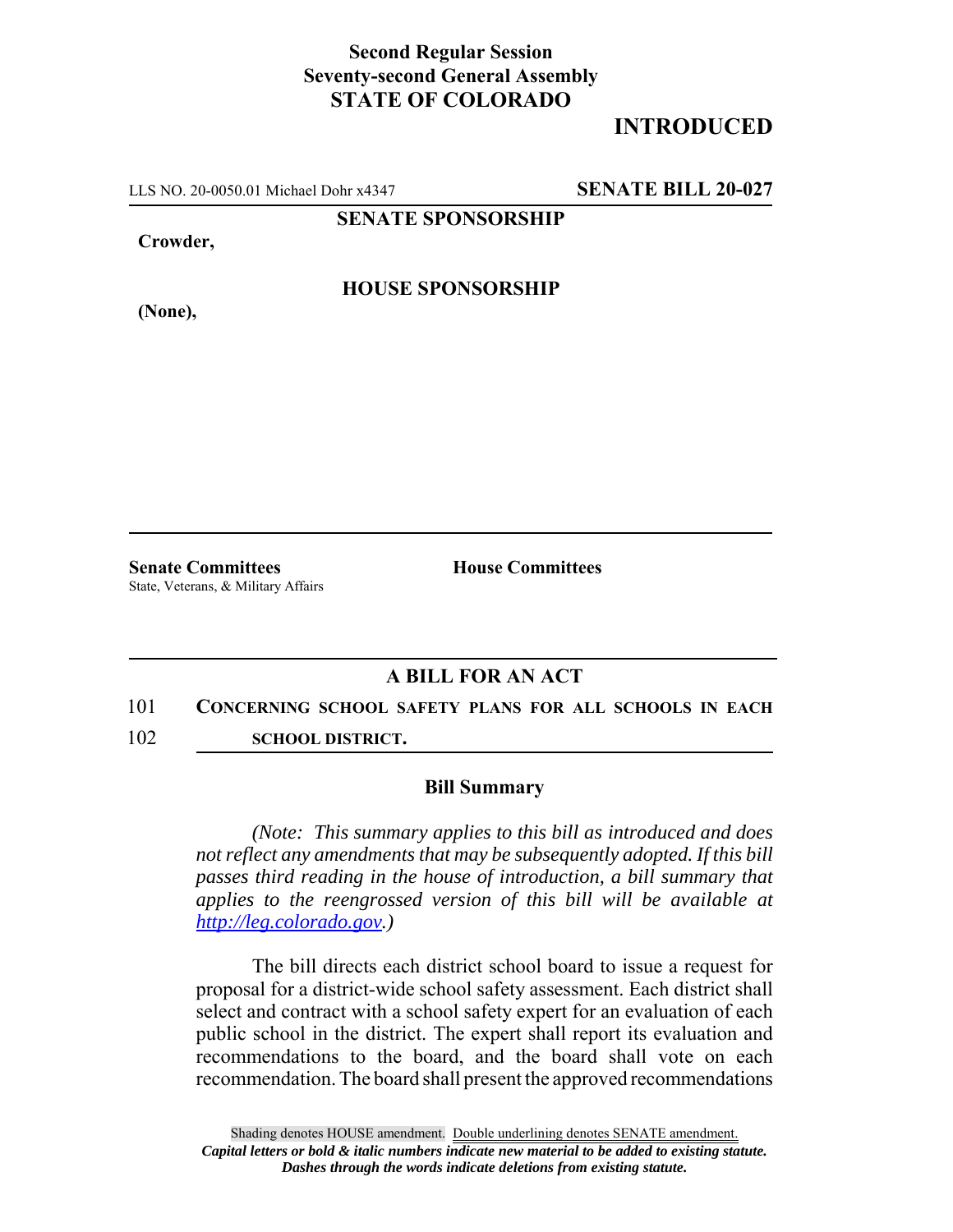to the state board of education, which shall vote on the recommendations and provide funding to the district to cover the costs of the approved recommendations. The state board of education shall report to the legislature's education committees on the recommendations it receives, approves, and funds.

| $\mathbf{1}$   | Be it enacted by the General Assembly of the State of Colorado:     |
|----------------|---------------------------------------------------------------------|
| $\overline{2}$ | SECTION 1. In Colorado Revised Statutes, add 22-32-110.8 as         |
| 3              | follows:                                                            |
| $\overline{4}$ | 22-32-110.8. Board of education - specific powers - school          |
| 5              | security plans - report - repeal. (1) EACH BOARD OF EDUCATION SHALL |
| 6              | ISSUE A REQUEST FOR PROPOSAL FOR A SAFETY SPECIALIST TO EVALUATE    |
| 7              | AND MAKE RECOMMENDATIONS REGARDING THE SAFETY OF EACH PUBLIC        |
| 8              | SCHOOL WITHIN THE DISTRICT. THE BOARD SHALL SELECT AND CONTRACT     |
| 9              | WITH A SAFETY SPECIALIST WHO HAS SECURITY TRAINING AND EXPERIENCE   |
| 10             | WITH SECURING FACILITIES FOR A SAFETY EVALUATION OF THE DISTRICT'S  |
| 11             | SCHOOLS BY JANUARY 2, 2021.                                         |
| 12             | (2) THE SAFETY SPECIALIST SHALL PRESENT ITS EVALUATION AND          |
| 13             | RECOMMENDATIONS TO THE BOARD BY JUNE 30, 2021. THE BOARD SHALL      |
| 14             | VOTE ON THE RECOMMENDATIONS INDIVIDUALLY AND SHALL PRESENT THE      |
| 15             | APPROVED RECOMMENDATIONS TO THE STATE BOARD OF EDUCATION IN A       |
| 16             | WRITTEN REPORT BY SEPTEMBER 1, 2021.                                |
| 17             | (3) BY DECEMBER 31, 2021, THE STATE BOARD OF EDUCATION              |
| 18             | SHALL REVIEW EACH DISTRICT'S RECOMMENDATIONS AND EITHER APPROVE     |
| 19             | OR REJECT THE RECOMMENDATIONS INDIVIDUALLY. FOR THE APPROVED        |
| 20             | RECOMMENDATIONS, THE STATE BOARD OF EDUCATION SHALL PROVIDE         |
| 21             | FUNDING TO EACH DISTRICT SUFFICIENT TO COVER THE COSTS OF THE       |
| 22             | APPROVED RECOMMENDATIONS. THE DISTRICT SHALL USE THE FUNDING        |
| 23             | ONLY TO IMPLEMENT THE APPROVED RECOMMENDATIONS AND SHALL            |